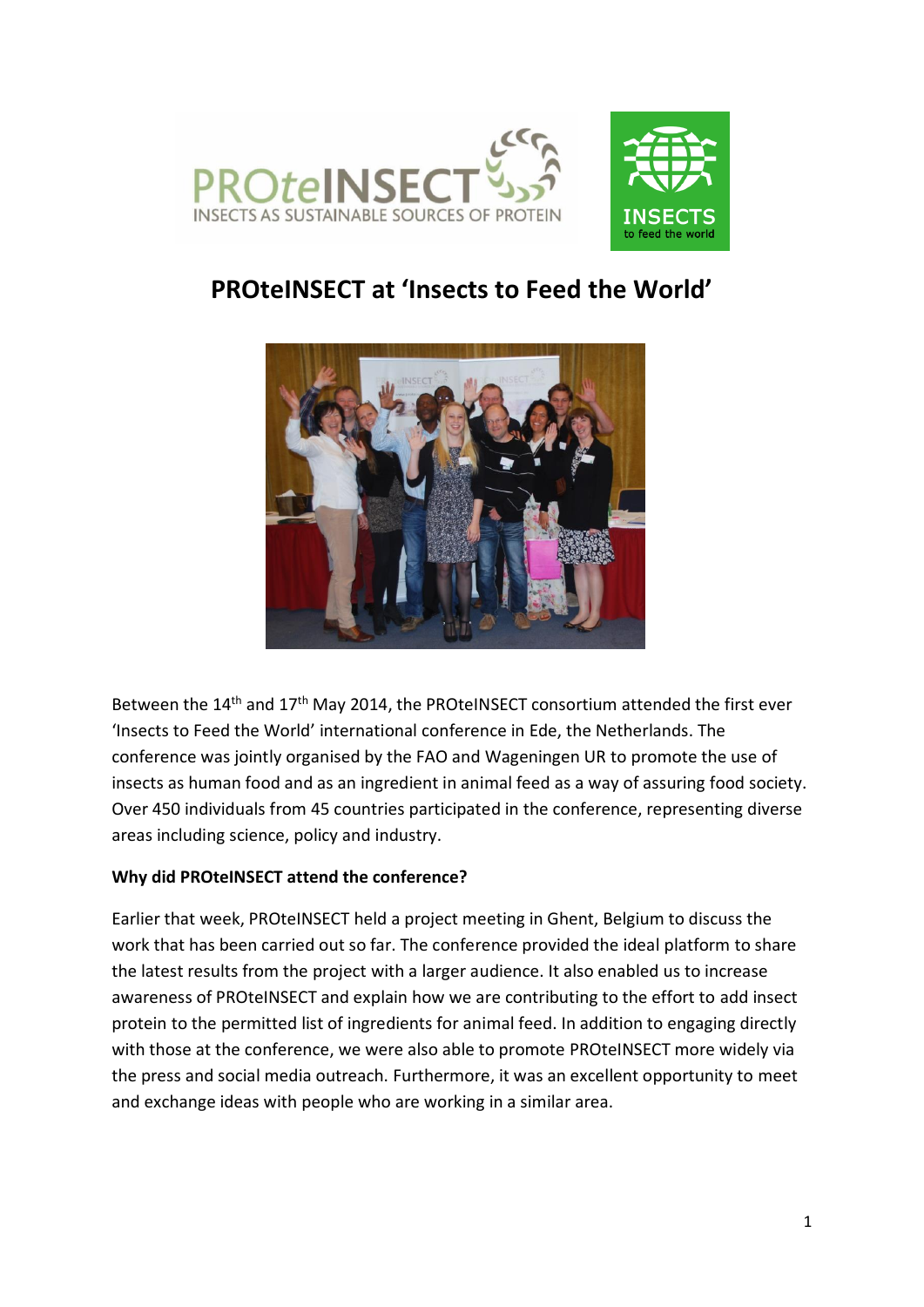## **What did PROteINSECT do at the conference?**

It was important to ensure that PROteINSECT had a strong, visible presence at the conference and this was achieved via oral presentations, posters and the PROteINSECT stand.

## **a) Oral presentations**



PROteINSECT was very well represented in the oral presentation sessions with a total of 7 project members giving presentations over the 3 days of the conference. On the first day, Marc Kenis from CABI discussed the prospects and constraints for the use of insects as human food and animal feed in West Africa. Additionally, Rhonda Smith from Minerva UK gave a presentation on public acceptance of the use of insects in animal feed and food. During this talk, the results of PROteINSECT's recent survey were revealed.

The majority of PROteINSECT's presentations fell on the second day of the conference. In the morning, Adrian Charlton from Fera gave a plenary lecture on the safety and quality issues associated with the use of insects in food and feed. This was followed by a talk by Rosie Pryor from Minerva UK about the legislation aspects relevant to the production and use of insect protein in animal feed.

In the afternoon, Saidou Nacambo from CABI presented an evaluation of a house fly larvae production system in Mali. Specifically, the effect of substrate type on larvae production was discussed. Furthermore, Richou Han from Guangdong Entomological Institute gave a talk describing a system for mass producing house fly larvae for waste reutilisation and as a feed for chickens and shrimps in China.

On the final day of the conference, Bart Muys from KU Leuven gave a plenary lecture on a generic life cycle assessment of protein from insects. Here, the environmental load of several insect production systems were compared with each other as well as those associated with established animal feed protein sources such as soya.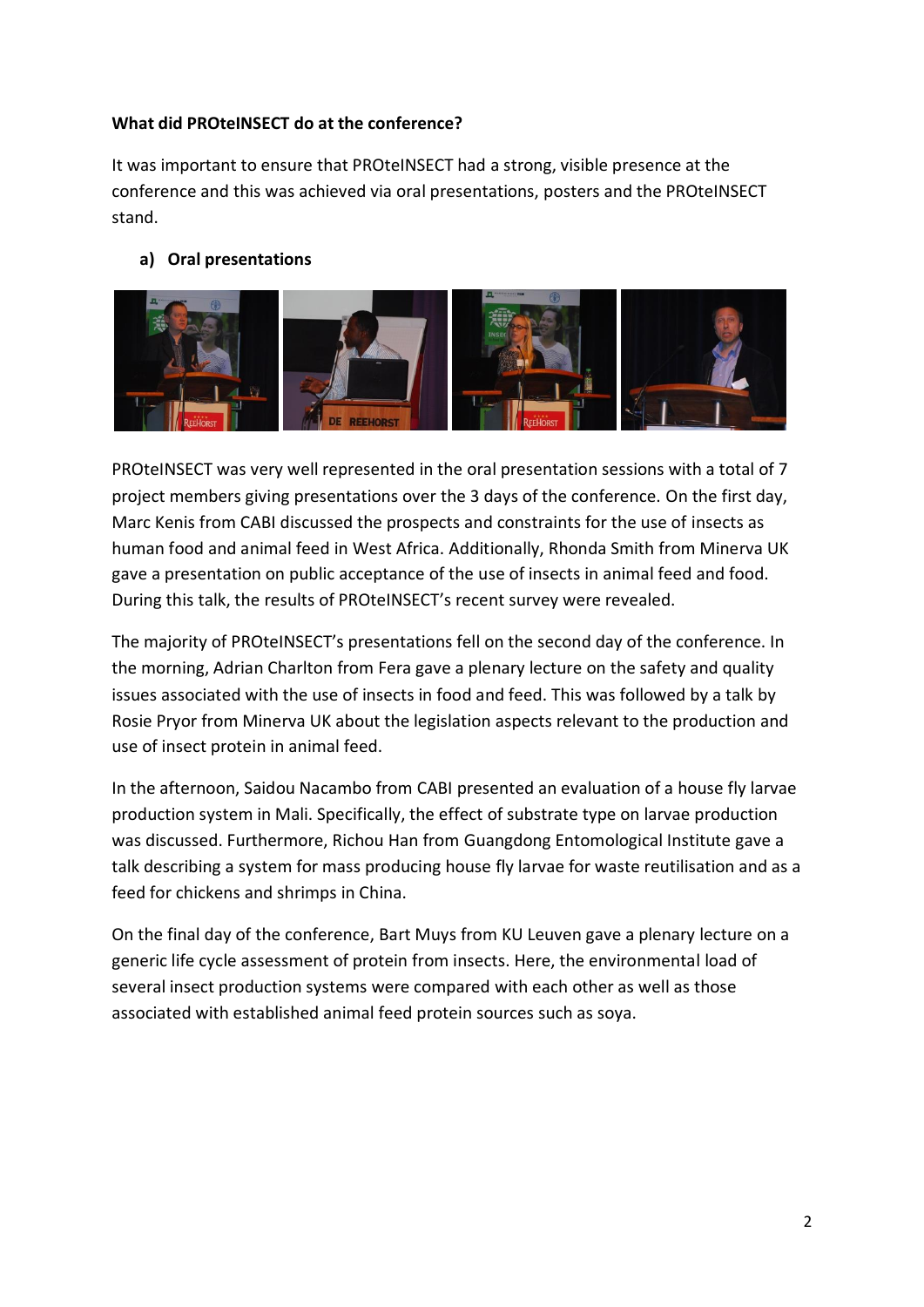#### **b) Poster presentations**



In addition to oral presentations, two posters were produced by PROteINSECT partners to illustrate the work that is being carried out. These were displayed throughout the entire duration of the conference and individuals were able to take a look at them during designated poster sessions and breaks.

The first poster was created and presented by Emilie Devic, from the University of Stirling, and colleagues. It showed how flies are being bred in Ghana and the implications of scaling up from pilot trials to commercial scale. The second poster was created by several individuals across PROteINSECT's partner organisations and presented by Maureen Wakefield of Fera. This poster provided an overview of how the project is working to enable the exploitation of insects as a sustainable source of protein for animal feed and human nutrition.

#### **c) The PROteINSECT stand**

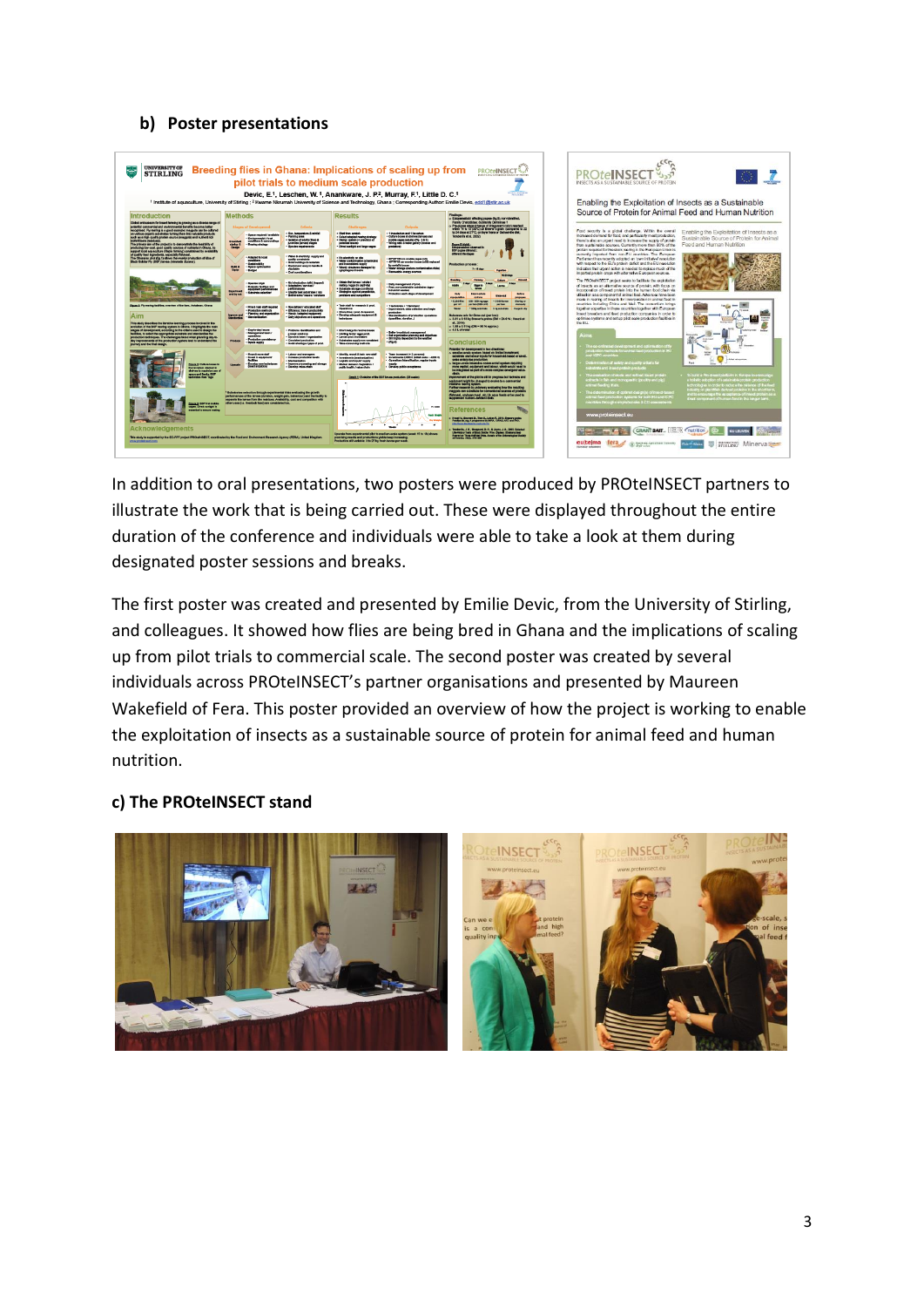PROteINSECT was one of the few groups at the conference that had a stand in the foyer area. This stand displayed and distributed promotional material, such as leaflets and business cards, as well as having samples of dried insect larvae on display. There was also a large TV showing a slideshow of photos and videos of the project.

The stand was busy during all breaks and provided a great opportunity for interested people to come and talk to PROteINSECT experts and ask questions about the project. Many individuals left their contact details in our visitor book requesting to be kept in touch with the project. Those interested in evaluating PROteINSECT's upcoming engineering contest were also invited to register their interest at the stand. Finally, this area was used to conduct short video interviews with a range of people talking about their experience of the conference and their opinion on the use of insect protein in feed.

# **d) Outreach communications**

The day before the start of the conference, PROteINSECT issued a press release providing information about who from the project would be giving presentations and what topics would be covered. A second press release was issued about the PROteINSECT survey results following Rhonda Smith's presentation, which revealed the key findings. These were published by the trade publications *All About Feed* and *Undercurrent News*. Several PROteINSECT team members were interviewed by journalists throughout the duration of the conference and we expect that more media coverage about the project will be published in due course.

PROteINSECT made good use of the conference's twitter hashtag (#insects2014) and contributed to the 500 tweets written about the conference in total. Twitter was used to encourage people to come and visit the PROteINSECT stand. It was also used to highlight important comments made during presentations as well to share some photos of the edible insect appetisers being served for lunch. Our tweets were retweeted and favourited by other users and we gained many new followers during this time period, whilst simultaneously being alerted to interesting new people to follow.

# **e) The PROteINSECT engineering competition**

PROteINSECT used the conference to launch its upcoming student engineering competition. The project is looking for engineering solutions to one of the most pressing production bottlenecks – the preservation of fly larvae by drying or alternative methods. The competition was advertised at the end of presentations given by members of the PROteINSECT team. Those interested in evaluating the engineering competition were invited to leave their business cards in a bowl at the PROteINSECT stand. More information on the competition will be made available on the PROteINSECT website over the next few months.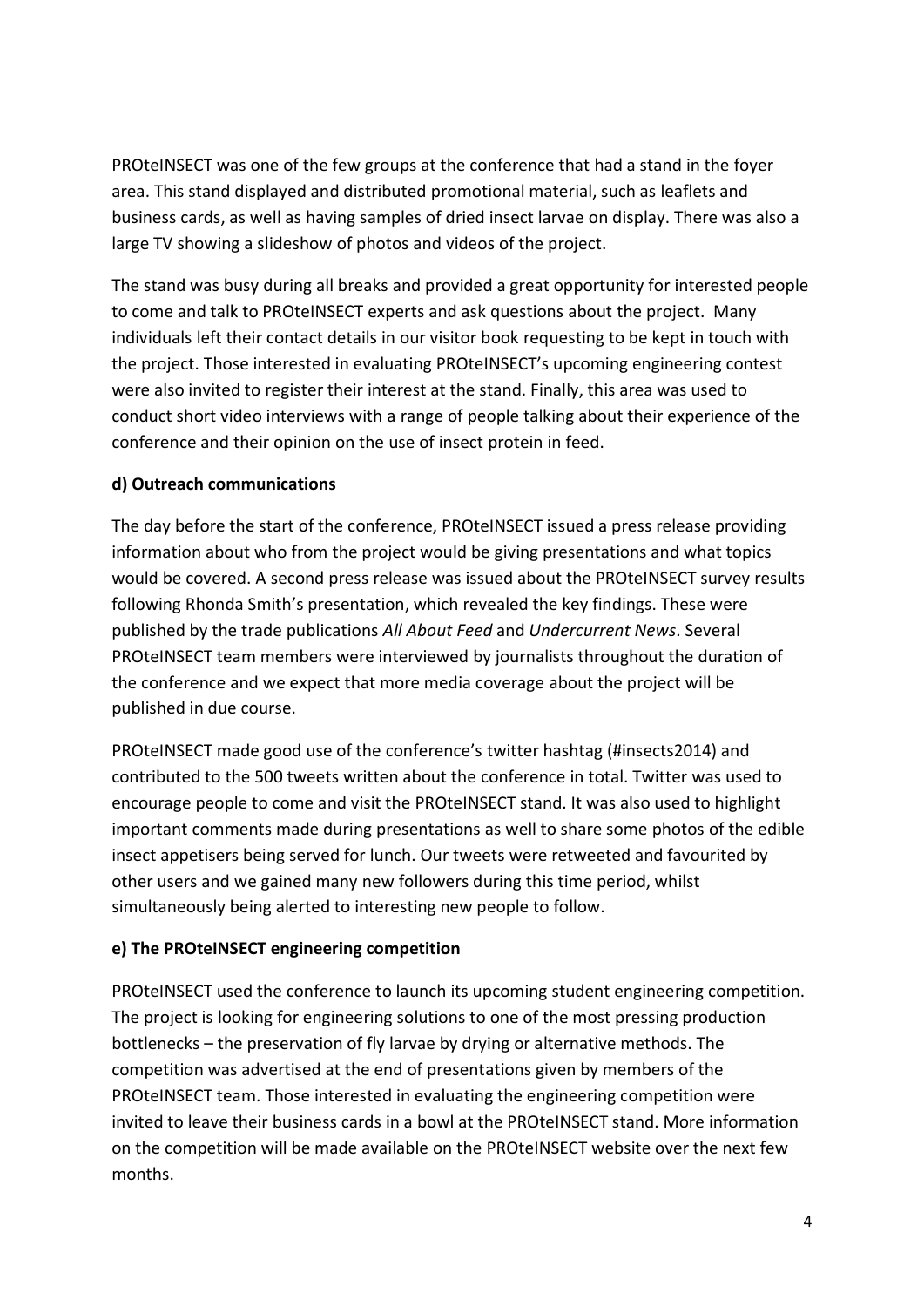# **f) Excursion to Wageningen University**



Several members of the PROteINSECT team stayed after the conference for an organised excursion to Wageningen University. Here we visited the Laboratory of Entomology where we were shown some insects and received a talk on the basics of insect rearing. We also visited the Animal Nutrition group and the Food Quality and Design group where we were given a talk on consumer acceptance and were shown how the fractionation of insects into protein and fat is carried out in the laboratory.

We subsequently changed venue to the Rijn IJssel Vakschool in Wageningen for a presentation from the company New Generation Nutrition about how insects are processed into food products. Finally, we were served lunch featuring dishes from *The Insect Cookbook*  including grasshopper wraps and mealworm-topped ice cream cones.

## **What's next for PROteINSECT?**

Now that the conference is over, we have begun sorting through our new contacts acquired via the PROteINSECT stand and direct contact to expand our existing database of useful contacts. Individuals who requested to receive the project's newsletter will be added to our mailing list and we will be in touch with those who expressed an interested in evaluating the engineering competition. New contacts from our targeted stakeholder groups will be considered in preparation for our key opinion leader roundtable meeting taking place in November 2014.

Slides from all of the presentations given by PROteINSECT members are being made available to download from the PROteINSECT website. A full report on the PROteINSECT survey results, which were first revealed at this conference, is also available to download from the project's website. We are also planning to publish our presentations at this conference in the new *Journal of Insects as Food and Feed* due to be launched in 2015.

## **Acknowledgments**

The PROteINSECT team had an enjoyable and inspiring few days at the conference listening to the many presentations and meeting people with a shared interest in the use of insect